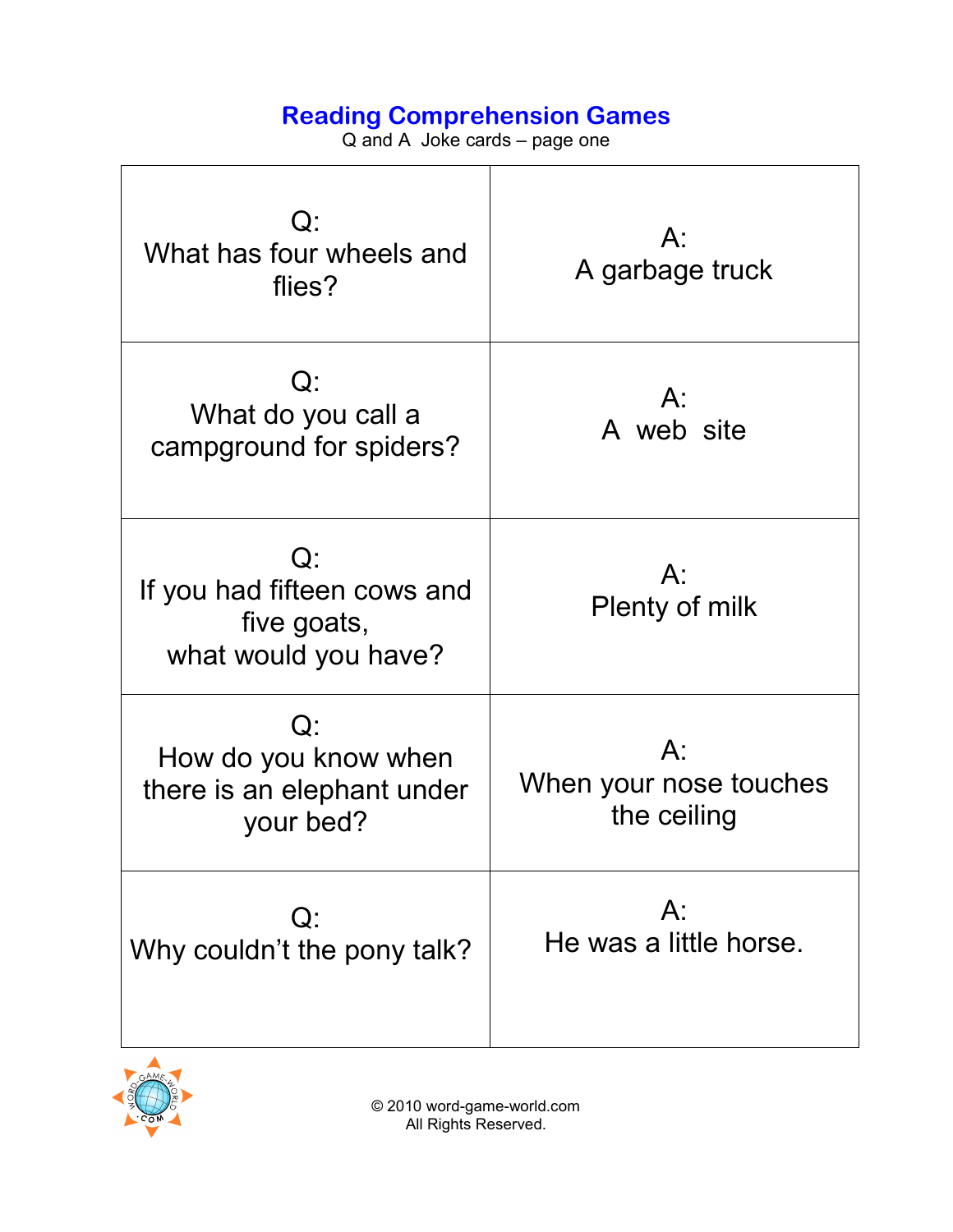Q and A Joke cards – page two

| $Q$ :                                                          | $A$ :                        |
|----------------------------------------------------------------|------------------------------|
| What bow can't be tied?                                        | A rainbow                    |
| What's a tornado's                                             | $A$ :                        |
| favorite food?                                                 | <b>Funnel Cake</b>           |
| $Q$ :                                                          | $A$ :                        |
| Why don't mother                                               | Their kids have to play      |
| kangaroos like rainy days?                                     | inside.                      |
| $Q$ :                                                          | $A$ :                        |
| Why did the duck become                                        | He was good                  |
| a spy?                                                         | at quacking codes.           |
| $Q$ :<br>When is it bad luck to be<br>followed by a black cat? | $A$ :<br>When you're a mouse |

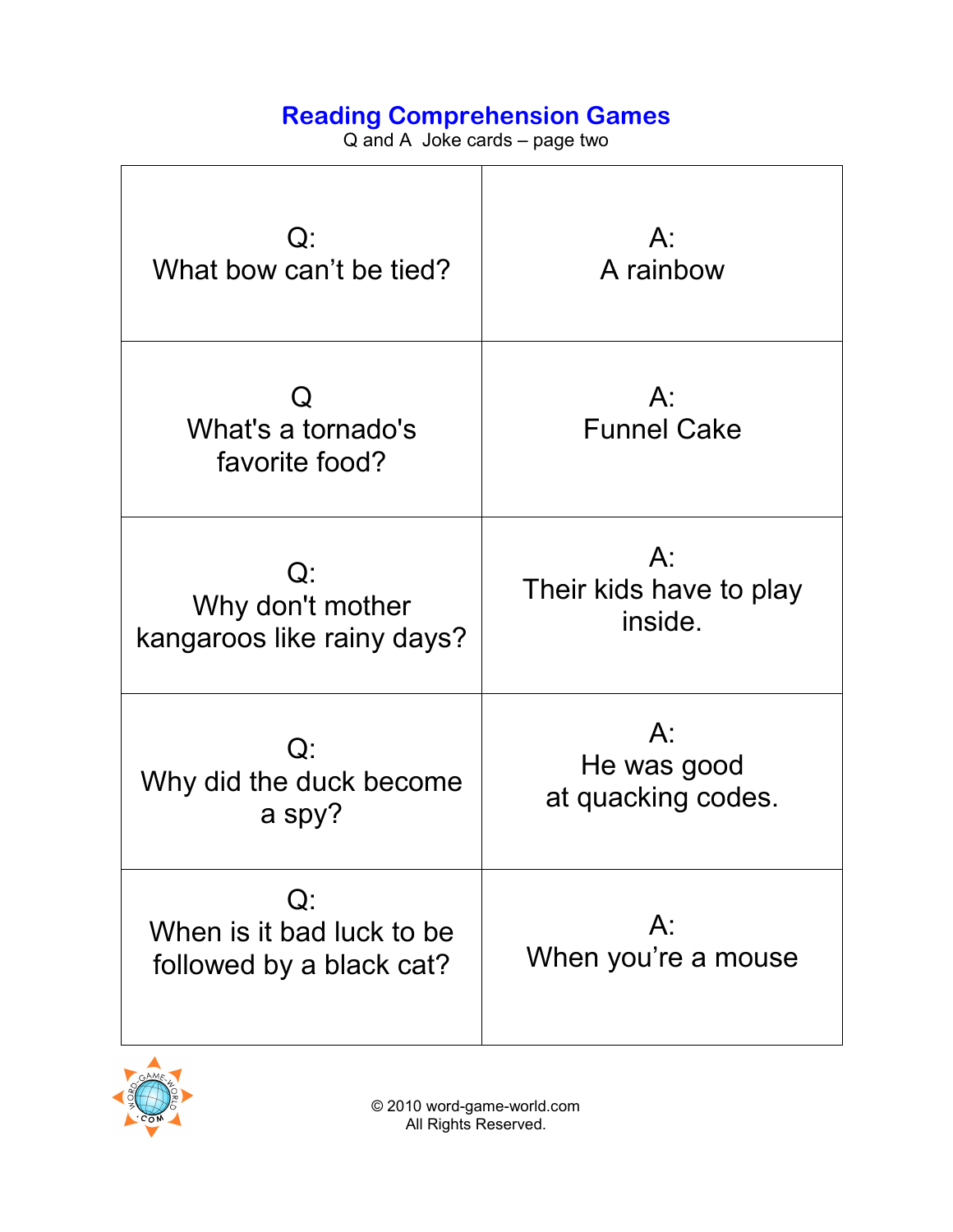Q and A Joke cards – page three

| $Q$ :                                            | $A$ :                             |
|--------------------------------------------------|-----------------------------------|
| Why does a stork stand on                        | Because it would fall over if     |
| one leg?                                         | it lifted the other one!          |
| $Q$ :                                            | $A$ :                             |
| Where does the Lone                              | To the dump, to the dump,         |
| Ranger take his trash?                           | to the dump, dump, dump           |
| Q:                                               | $A$ :                             |
| How can you catch a                              | Climb a tree and                  |
| squirrel?                                        | act like a nut.                   |
| $Q$ :<br>When does a teacher<br>wear sunglasses? | A:<br>When she has bright pupils. |
| $Q$ :<br>What room can no one<br>enter?          | $A$ :<br>A mushroom               |

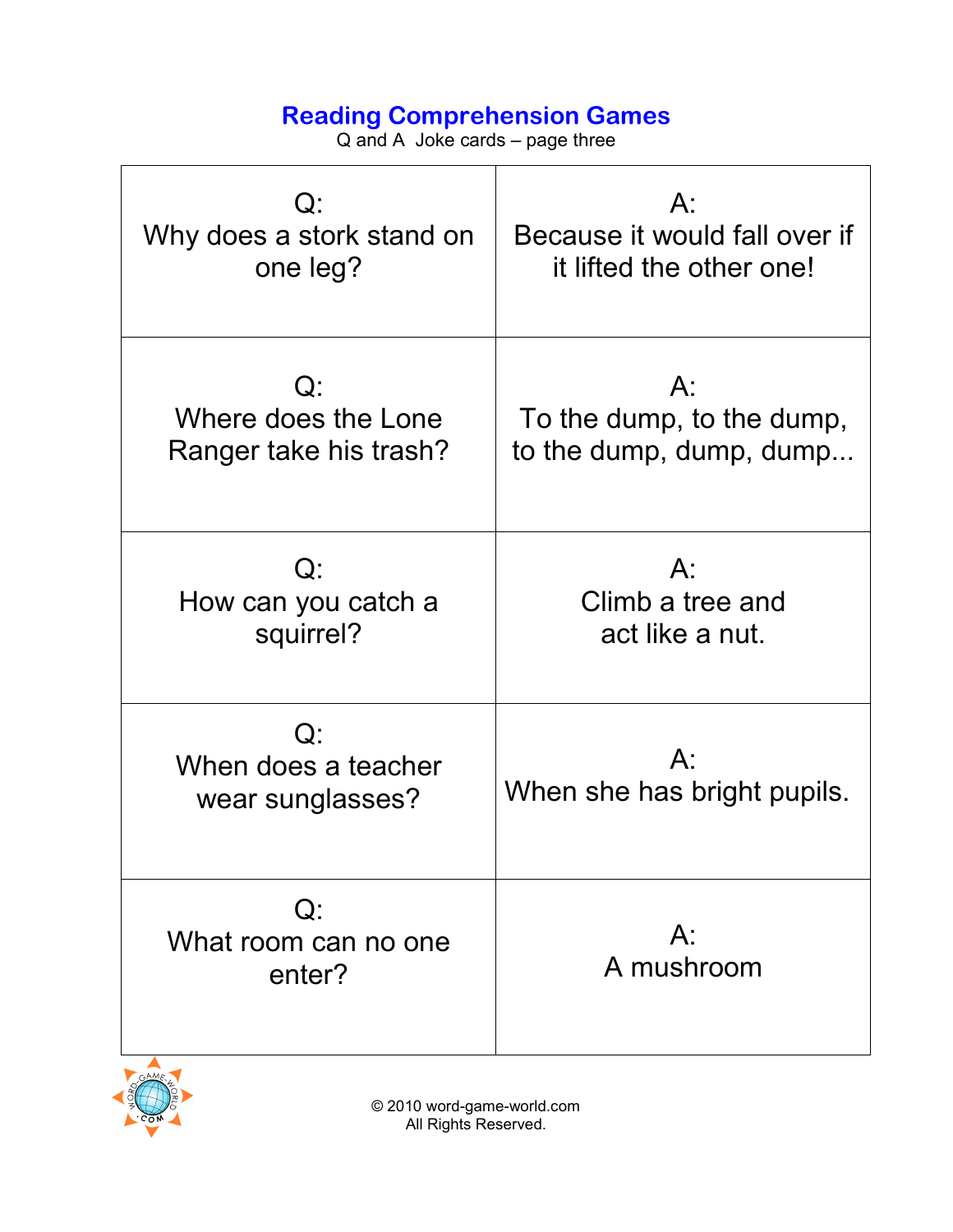Q and A Joke cards – page two

| $Q$ :<br>How can you divide ten<br>potatoes among seven people? | $A$ :<br>Mash them!         |
|-----------------------------------------------------------------|-----------------------------|
| What is the best way to<br>double your money?                   | $A$ :<br>Fold it.           |
| $Q$ :<br>What do cows like to do for<br>fun?                    | $A$ :<br>Go to the moovies  |
| Q:<br>What do you get when you<br>cross a flea with a rabbit?   | $A^{\cdot}$<br>A bugs bunny |
| $Q$ :<br>What is a frog's favorite<br>soda?                     | $A$ :<br>Croaka-Cola        |

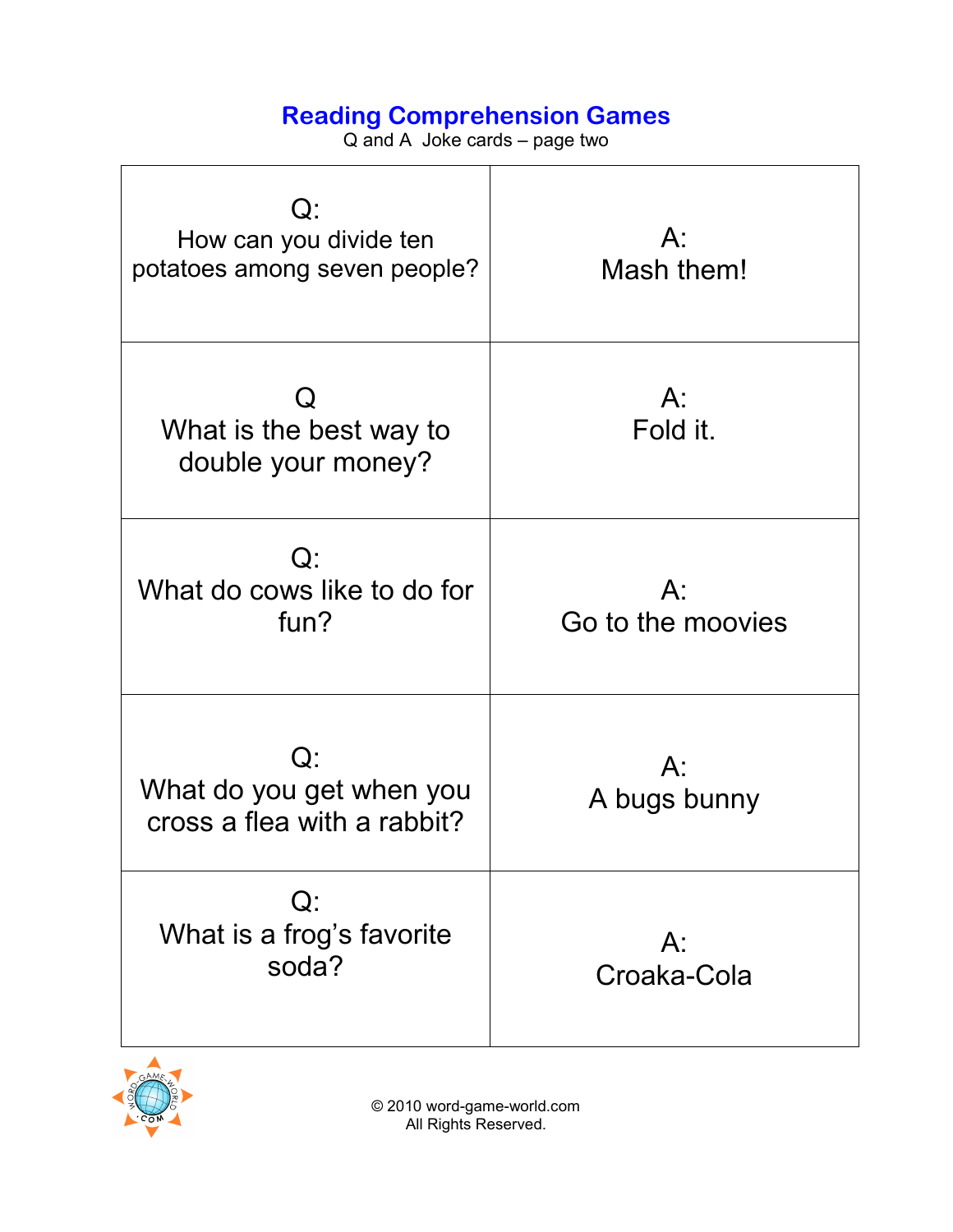#### **Master Joke List**

Q: What has four wheels and flies? A: A garbage truck.

Q: What do you call a campground for spiders? A: A web site

Q: If you had fifteen cows and five goats what would you have? A: Plenty of milk!

Q: How do you know when there is an elephant under your bed ? A: When your nose touches the ceiling !

Q: Why couldn't the pony talk? A: He was a little horse.

Q: What bow can't be tied? A: A rainbow!

Q: What's a tornado's favorite food? A: Funnel Cake

Q: Why don't mother kangaroos like rainy days? A: Their kids have to play inside.

Q: Why did the duck become a spy? A: He was good at quacking codes.

Q: When is it bad luck to be followed by a black cat ? A: When you're a mouse !

Q: Why does a stork stand on one leg ? A: Because it would fall over if it lifted the other one !

Q: Where does the Lone Ranger take his trash? A: To the dump, to the dump, to the dump, dump, dump...

Q: How can you catch a squirrel? A: Climb a tree and act like a nut.



© 2010 word-game-world.com All Rights Reserved.